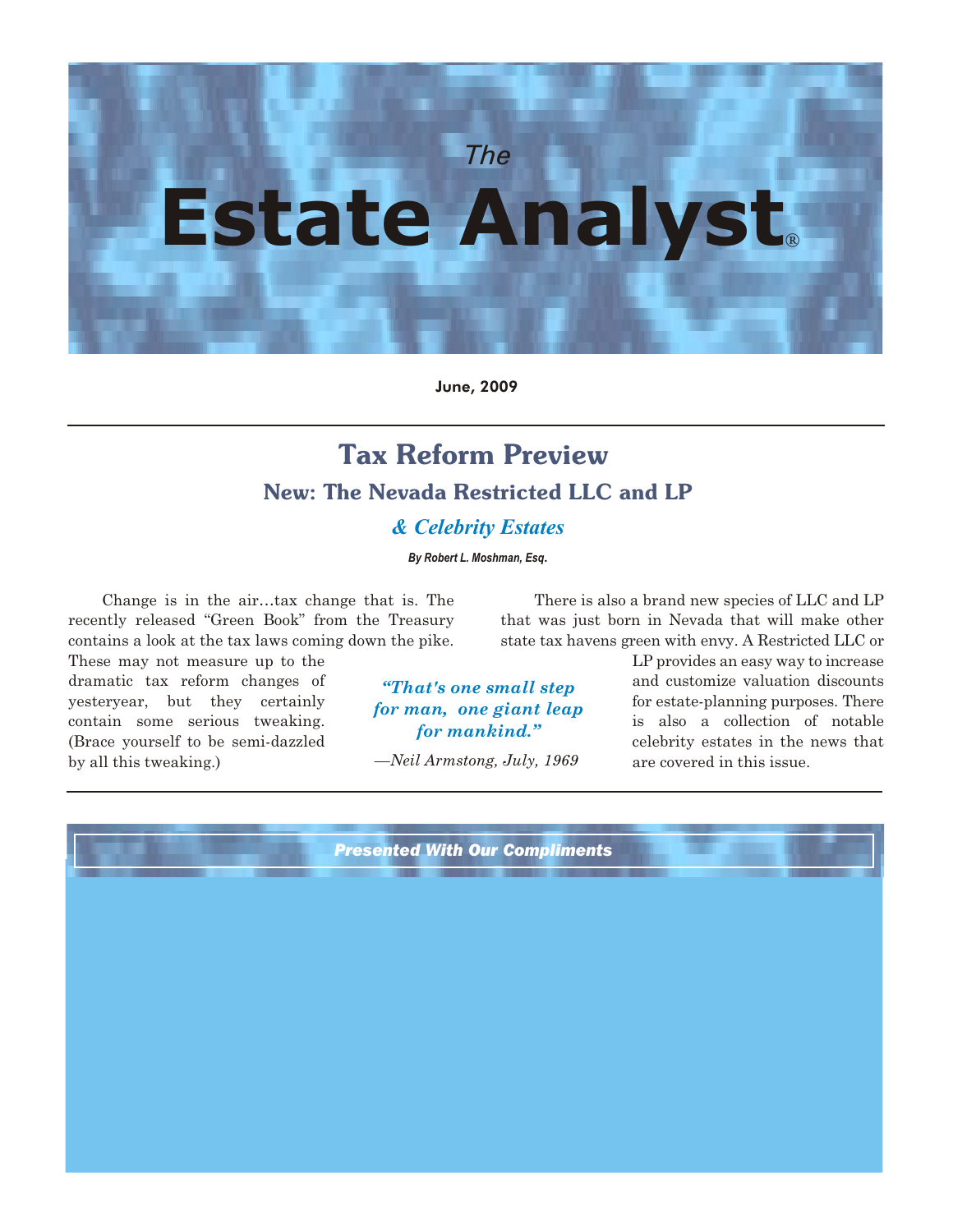#### *Great Tax Overhauls*

This 111th Congress is not your father's Congress. A generation ago there were big time reforms and overhauls of the tax code. For instance, the Tax Code of 1954 was renamed the Tax Code of 1986 by the Tax Reform Act of 1986. Yes, it was essentially the same code with a new name, but in terms of big gestures, nothing says "change" like a new name for the entire code.

Some Congresses have channeled the spirit of big time reforms by taking up their brooms and sweeping aside existing tax laws. "Reform," was their mantra and they adopted a Spartan directness in their nomenclature. Hence we have had the Tax Reform Act of 1976, the Tax Reform Act of 1984, the Tax Reform Act of 1986, and the Tax Reform Act of 1997.

Other Congresses have provided descriptive titles that produced awkward acronyms such as the Employee Retirement Income Security Act of 1974 (ERISA) and the Tax Equity and Fiscal Responsibility Act of 1982 (TEFRA).

With the new millennium, Congresses have tried using wishful thinking to spin their legislative efforts. This has produced the Economic Growth and Tax Relief Reconciliation Act of 2001 (EGTRRA), the Job Creation and Worker Assistance Act of 2002 (JCWAA), the American Jobs Creation Act of 2004 (AJCA), the Emergency Economic Stabilization Act of 2008 (aka, "the bailout"), and the The American Recovery and Reinvestment Act of 2009 (aka, "the stimulus package").

More recently, members of the 111<sup>th</sup> Congress of 2009, perhaps regretful of providing bailouts, have proposed HR 1068, which, believe it or not, may be officially cited as the "Let Wall Street Pay for Wall Street's Bailout Act of 2009."

#### *Tweak-a-Rama '09*

Now that we are all bailed out, stabilized, and stimulated (or close enough), we are once again approaching the serious business of reforming the tax code to reflect all this change. One would expect Congress to step in sometime fairly soon since time is running out on the estate tax at the conclusion of 2009.

We also have been afforded a potential preview thanks to the recent release of the Administration's 130-page "Green Book" on May 11, 2009. This is not a final law, of course, but it provides an outline of what to anticipate for income and transfer taxation for the present as well as beyond 2010. The Green Book is released by the Treasury Department under the title, "*General Explanations of the Administration's Fiscal Year 2010 Revenue Proposals."*

Don't expect the kind of tax overhauls of the 1980s. Legislators are now caught between the need to "fix the system" through tax cutting stimulations and the need to raise more tax revenues to prevent the chasm of budget deficits from widening even further. As a result the "changes" involve such a recycling of previous laws that the next tax package might well be named the Refried Pork and Beans Act of 2009.

**Estate and Gift Tax:** Under the proposal, the existing rates and limits would NOT expire at the end of 2009 but would continue into 2010 and beyond. So the top estate tax rate would remain at 45% and the estate tax exemption would remain at \$3.5 million.

*Analysis:* Presumably the gift tax exemption would remain separate at \$1 million but with the termination of the endeavor to repeal the estate tax, there may no longer be a good reason not to re-unite the estate and gift taxes into a unified transfer tax system once again.

**Valuation Discounts:** The proposal would address valuation discount techniques by requiring the valuation for estate and gift tax purposes to coordinate with the basis taken by beneficiaries of the estate. A new category of "disregarded restrictions" would be created under Section 2704(b).

*Analysis:* There is a limited window of opportunity right now. Interest rates are low and could rise significantly as the full effect of deficit spending catches up. Asset values are very low and could appreciate significantly in the future. This would be the ideal time to borrow funds, transfer assets, and utilize valuation-discounting methods before they are restricted.

**Lifetime Gifts:** The basis on property transferred to a beneficiary during a donor's lifetime cannot exceed the donor's basis. Note: This indicates a continuation of the stepped-up basis for assets held at death, narrowly averting the carryover basis yet again. It also implies greater scrutiny on the basis claimed for lifetime gifts and places an additional burden on executors to establish such basis.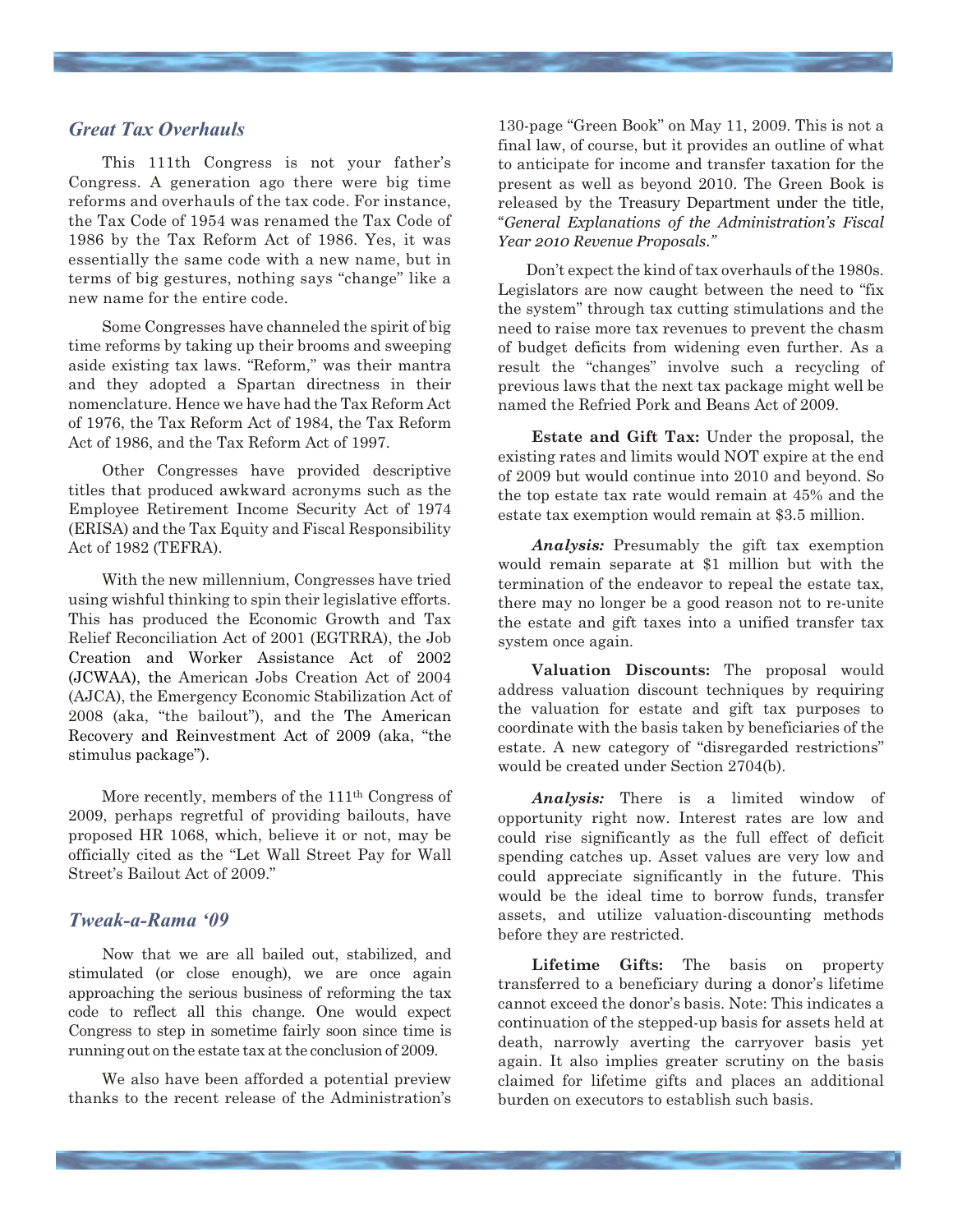*Analysis:* The retention of the stepped-up basis is cause for celebration, but the potential "disregarded-restrictions" scrutiny of family limited partnerships, limited liability companies, and other techniques used to create valuation discounts may challenge the benefits of existing arrangements and have a chilling effect on the use of such arrangements.

**GRATs:** A more specific limitation could be imposed on grantor retained annuity trusts (GRATs) that are used for discounted valuation for transfer tax purposes. A GRAT is an irrevocable trust that enables the grantor to pass along interests often at a current discounted value and then have them appreciate in value inside the trust (and outside of the taxable estate). Under the proposed rules, a minimum ten-year term would apply to GRATs. The problem is that a longer term increases the likelihood of the grantor dying during the term and losing the transfer tax shifting benefits of the GRAT.

*Analysis:* There is no indication of how such rules would treat trusts that are irrevocable on the date of a new law. Moreover, these are just proposals of laws that might not take affect until 2011. Many modifications in these proposals may take place before they are enacted.

**Income Tax Rates:** Returning once more to the tax code would be the 10, 15, 25, and 28 percent income tax brackets adopted in 2001 but, effective in 2011, the top rates of 33% and 35% would go to 36% and 39.6%, respectively for individuals earning more than \$200,000 and couples filing jointly and earning more than \$250,000.

**Capital Gains:** Also making a return engagement would be the current 10% and 15% brackets for long-term capital gains. These would be made permanent, but after 2010 there would be a 20% bracket for those in the 36% or 39.6% brackets. However, qualified dividends would continue to fall under the more favorable capital gains rates.

**AMT:** The unsolvable dilemma will neither be abolished nor cured. It will endure. There would continue to be patches to the alternate minimum tax.

*Analysis:* Many of those in the top income tax brackets are already paying an effective rate of 20% on capital gains as a result of the alternate minimum tax, so the threat of the capital gains increase is somewhat muted.

#### *Economic Substance*

The new package may codify the "economic substance" doctrine developed by courts to limit

abusive attempts to comply with the letter but not the spirit of the tax code. For example, the Fifth Circuit recently joined the majority of circuits in supporting the IRS argument that a lack of economic substance invalidates a transaction regardless of tax avoidance motives. The decision in, *Klamath Strategic Investment Fund v. United States*, was handed down on May 15, 2009. The court concluded that "no reasonable possibility of profit existed."

*Analysis:* Taxpayers attempting to meet explicit requirements may feel that they are within a "safe harbor" and yet have the IRS or a Court utilize the economic substance argument to claim they know what the taxpayer was really thinking. This may inhibit the use of legitimate planning techniques.

### *Nevada's Restricted LLC and LP*

Attention all state havens for income and transfer taxation (this means you Alaska, South Dakota, and Wyoming), prepare to be jealous of the latest state advantage in the effort to be the most taxpayer friendly haven for estate planning.

We return once more to the state of Nevada, where residents are so modest that, according to legend, even the indiscretions of visitors must never be revealed beyond the boundaries of Las Vegas. Judging from state legislation, the elected representatives of this community are equally protective of the estates of their constituents.

Nevada has just introduced something brand new, the Restricted LLC or LP. As signed by the Governor on May 29, 2009 (with effective date of October 1, 2009), SB 350 provides a statutory option allowing limited liability companies and limited partnerships the option of including in their original articles of organization or partnership agreement (or the amendments thereof) a provision that imposes restrictions on the making of member or partner distributions for up to 10 years.

This may be one of the first instances of state law adopting a new valuation-oriented variation on the Uniform Laws applicable to such entities.

"I feel a little like Neil Armstrong," said attorney Steven J. Oshins, of Oshins & Associates, LLC of Las Vegas, Nevada.

Oshins originally conceived of the statutorily created restriction in 2003 but it had taken a back seat to his efforts in coaxing the Nevada legislature to make charging orders the exclusive remedy of a